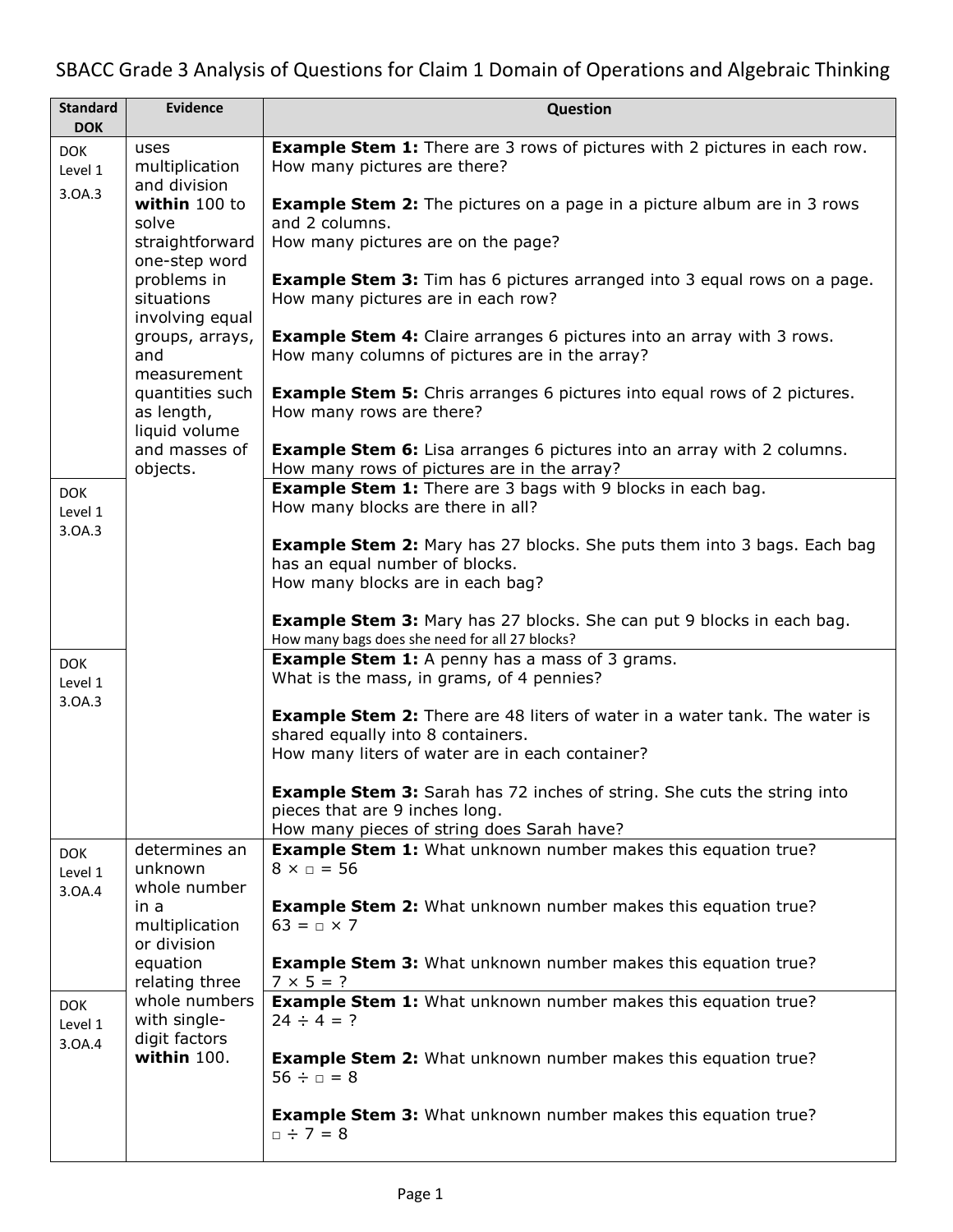|                                                                    |                                                                                                                                                | <b>Example Stem 4:</b> What unknown number makes this equation true?<br>$4 = \Box \div 6$                                                                                                                                                                                                                                                                                                                                                                                                                                                                                                          |                               |     |    |
|--------------------------------------------------------------------|------------------------------------------------------------------------------------------------------------------------------------------------|----------------------------------------------------------------------------------------------------------------------------------------------------------------------------------------------------------------------------------------------------------------------------------------------------------------------------------------------------------------------------------------------------------------------------------------------------------------------------------------------------------------------------------------------------------------------------------------------------|-------------------------------|-----|----|
| <b>DOK</b><br>Level 1<br>3.0A.5                                    | uses the<br>properties of<br>operations                                                                                                        | <b>Example Stem 1:</b> What unknown number makes the equation true?<br>$8 \times 6 = 6 \times \square$                                                                                                                                                                                                                                                                                                                                                                                                                                                                                             |                               |     |    |
|                                                                    | (Commutative<br>Property of<br>Multiplication,                                                                                                 | <b>Example Stem 2:</b> What unknown number makes the equation true?<br>$8 \times 6 = 8 \times \square \times 2$                                                                                                                                                                                                                                                                                                                                                                                                                                                                                    |                               |     |    |
|                                                                    | Associative<br>Property of<br>Multiplication,                                                                                                  | <b>Example Stem 3:</b> What unknown number makes the equation true?<br>$5 \times 9 = 5 \times 10 - \Box$<br><b>Example Stem 4:</b> What unknown number makes the equation true?<br>$5 \times 8 = 10 \times 8 \div \Box$                                                                                                                                                                                                                                                                                                                                                                            |                               |     |    |
|                                                                    | and<br>Distributive<br>Property of                                                                                                             |                                                                                                                                                                                                                                                                                                                                                                                                                                                                                                                                                                                                    |                               |     |    |
|                                                                    | Multiplication)<br><b>Example Stem 5:</b> What unknown number makes the equation true?<br>as strategies<br>$6 \times 6 = 6 \times 5 + \square$ |                                                                                                                                                                                                                                                                                                                                                                                                                                                                                                                                                                                                    |                               |     |    |
|                                                                    | to multiply and<br>divide.                                                                                                                     | <b>Example Stem 6:</b> What unknown number makes the equation true?<br>$8 \times 7 = 5 \times 7 + \text{nx}$                                                                                                                                                                                                                                                                                                                                                                                                                                                                                       |                               |     |    |
| <b>DOK</b>                                                         |                                                                                                                                                | Decide whether each expression is                                                                                                                                                                                                                                                                                                                                                                                                                                                                                                                                                                  |                               | Yes | No |
| Level 1                                                            |                                                                                                                                                | equal to $5 \times 9$ .                                                                                                                                                                                                                                                                                                                                                                                                                                                                                                                                                                            | $5 \times (5 + 4)$            |     |    |
| 3.0A.5                                                             |                                                                                                                                                | Select Yes or No for each                                                                                                                                                                                                                                                                                                                                                                                                                                                                                                                                                                          | $(5 \times 5) + 4$            |     |    |
|                                                                    |                                                                                                                                                | expression.                                                                                                                                                                                                                                                                                                                                                                                                                                                                                                                                                                                        | $(5 \times 5) + (5 \times 4)$ |     |    |
| Level 1<br>3.0A.6                                                  | division as an<br>unknown-<br>factor<br>problem.                                                                                               | <b>Example Stem 1:</b> Which equation has the same unknown value as $8 \div 2 =$<br>⊡?<br>A. $8 \times 7 = 2$<br>B. $2 \times \square = 8$<br>$C. \Box \div 2 = 8$<br>$D. \Box \div 8 = 2$<br><b>Example Stem 2:</b> Which equation has the same unknown value as $27 \div 3 =$<br>$\Box$ ?<br>A. 27 $\times$ $=$ 3<br>$B. \Box = 3 \times 27$<br>$C. \Box \times 3 = 27$<br>D. $3 \times 27 = \Box$<br><b>Example Stem 3:</b> Which equation has the same unknown value as $48 \div 6 =$<br>⊡?<br>A. $48 \times \Box = 6$<br>B. $6 \times \square = 48$<br>$C. \Box \div 6 = 48$<br>D. $= 48 = 6$ |                               |     |    |
| <b>DOK</b><br>Level 1<br>3.0A.7<br><b>DOK</b><br>Level 1<br>3.0A.7 | accurately<br>multiplies<br>single-digit<br>factors within<br>100.                                                                             | Enter the unknown numbers that make each equation true.<br>$9 \times 3 = \square$<br>$4 \times 7 = \Box$<br>Select all expressions that equal the given product.<br>24<br>A. 6 x 4<br>B. 7 x 3<br>$C.9 \times 2$<br>$D.3 \times 8$<br>$E.4 \times 5$                                                                                                                                                                                                                                                                                                                                               |                               |     |    |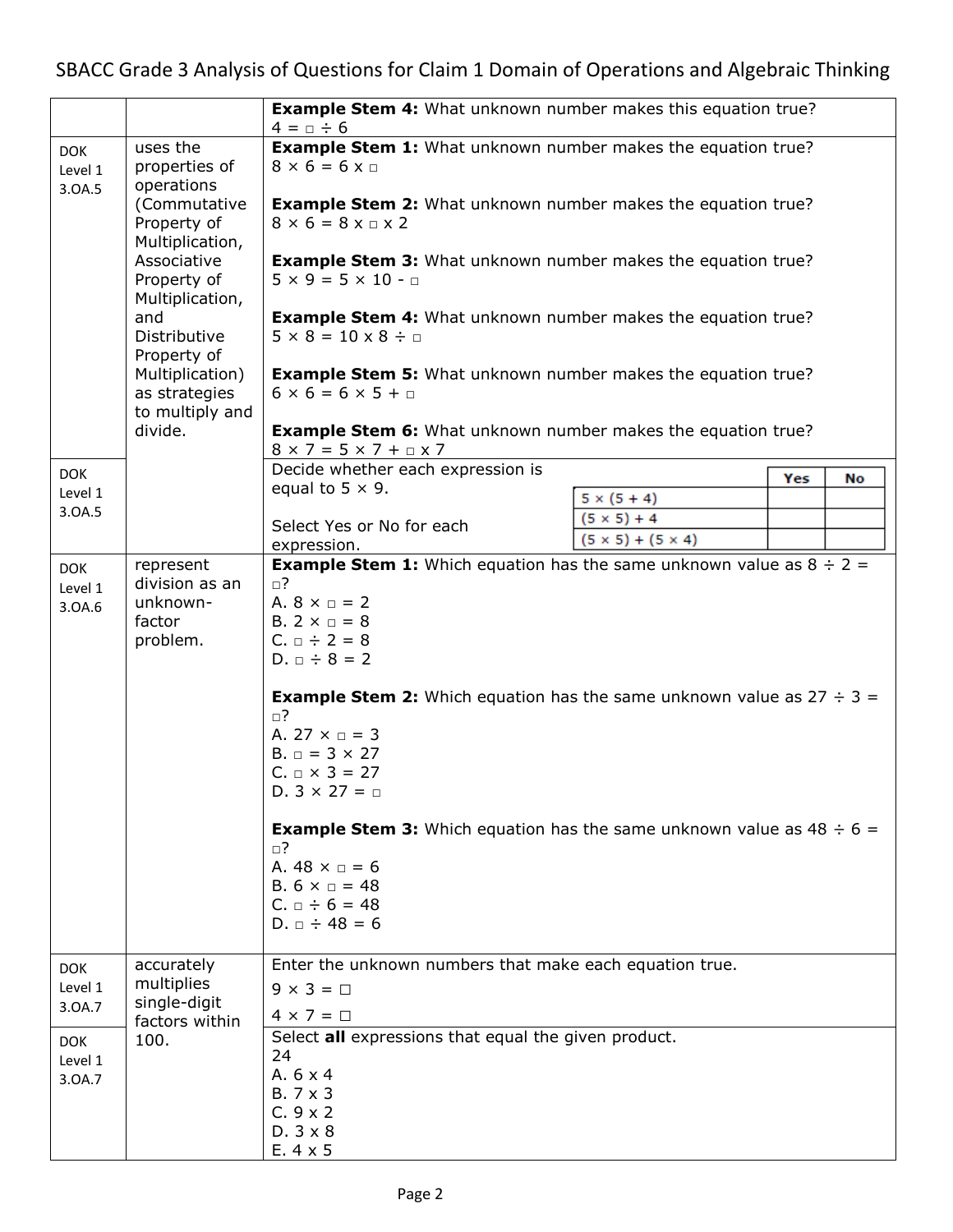SBACC Grade 3 Analysis of Questions for Claim 1 Domain of Operations and Algebraic Thinking

| <b>DOK</b> | accurately                   | Enter the unknown numbers that make each equation true.<br>$9 \div 3 = \Box$<br>$28 \div 7 = \Box$               |                                      |             |          |  |
|------------|------------------------------|------------------------------------------------------------------------------------------------------------------|--------------------------------------|-------------|----------|--|
| Level 1    | divides within               |                                                                                                                  |                                      |             |          |  |
| 3.0A.7     | 100 using                    |                                                                                                                  |                                      |             |          |  |
|            | single-digit<br>divisors and |                                                                                                                  |                                      |             |          |  |
|            | single-digit                 |                                                                                                                  |                                      |             |          |  |
|            | quotients.                   |                                                                                                                  |                                      |             |          |  |
| <b>DOK</b> | connects                     | Decide whether each equation is true or                                                                          |                                      |             |          |  |
| Level 1    | multiplication               | false. Click True or False for each                                                                              |                                      | <b>True</b> | False    |  |
| 3.0A.7     | and division to              | equation.                                                                                                        | $3 \times 6 = 18 \div 2$             |             |          |  |
|            | target                       |                                                                                                                  | $4 \times 9 = 36 \div 4$             |             |          |  |
|            | fluencies.                   |                                                                                                                  | $2 \times 5 = 20 \div 2$             |             |          |  |
| <b>DOK</b> | connects                     | Decide whether each equation is true or                                                                          |                                      | <b>True</b> | False    |  |
| Level 1    | multiplication               | false. Click True or False for each                                                                              | $5 \times 6 = 10 \times 3$           |             |          |  |
| 3.0A.7     | and division to              | equation.                                                                                                        | $4 \times 9 = 3 \times 6$            |             |          |  |
|            | target                       |                                                                                                                  | $8 \times 4 = 4 \times 8$            |             |          |  |
|            | fluencies.                   |                                                                                                                  |                                      |             |          |  |
|            | identifies                   |                                                                                                                  | Enter the number that belongs in the |             |          |  |
| <b>DOK</b> | arithmetic                   |                                                                                                                  | box on the number line.              |             |          |  |
| Level 2    | patterns                     | 37<br>49<br>34<br>40<br>43<br>46                                                                                 |                                      |             |          |  |
| 3.0A.9     | including                    |                                                                                                                  |                                      |             |          |  |
| <b>DOK</b> | input/output                 | <b>Example Stem 1: Enter the</b>                                                                                 |                                      |             |          |  |
| Level 2    | models,                      | number that belongs in the box on<br>the number line.                                                            | 27<br>15<br>21<br>9                  | 33          | 39       |  |
| 3.0A.9     | number lines,                |                                                                                                                  |                                      |             |          |  |
|            | addition                     |                                                                                                                  |                                      |             |          |  |
|            | tables, and                  |                                                                                                                  |                                      |             |          |  |
|            | multiplication               | <b>Example Stem 2: Enter the</b><br>number that belongs in the box                                               |                                      |             |          |  |
|            | tables.                      | 242<br>249<br>on the number line.                                                                                | 256<br>263                           | 277         | 284      |  |
|            | identifies<br>arithmetic     |                                                                                                                  |                                      |             |          |  |
|            | patterns                     |                                                                                                                  |                                      |             |          |  |
|            | including                    | <b>Example Stem:</b> Enter the two numbers                                                                       |                                      |             |          |  |
|            | input/output                 | that belong in the boxes on the number                                                                           | 52<br>59<br>66<br>73                 | 80          |          |  |
|            | models,                      | line.                                                                                                            |                                      |             |          |  |
|            | number lines,                |                                                                                                                  |                                      |             |          |  |
|            | addition                     |                                                                                                                  |                                      |             |          |  |
|            | tables, and                  | <b>Example Stem:</b> Enter the two numbers<br>9<br>that belong in the boxes on the number<br>3<br>15<br>27<br>33 |                                      |             |          |  |
|            | multiplication               |                                                                                                                  |                                      |             |          |  |
|            | tables.                      | line.                                                                                                            |                                      |             |          |  |
| <b>DOK</b> |                              | <b>Example Stem 1: Part of a multiplication table is shown.</b>                                                  |                                      | 10          | 20<br>25 |  |
| Level 2    |                              | What number correctly completes the pattern in the table?                                                        |                                      |             |          |  |
| 3.0A.9     |                              | Enter your answer in the table.                                                                                  |                                      | 18<br>12    | 24<br>30 |  |
|            |                              |                                                                                                                  |                                      | 14<br>21    | 28<br>35 |  |
|            |                              |                                                                                                                  |                                      |             |          |  |
|            |                              |                                                                                                                  |                                      | 24<br>16    | 32<br>40 |  |
|            |                              |                                                                                                                  |                                      |             |          |  |
|            |                              | <b>Example Stem 1: Part of a multiplication table is shown.</b>                                                  |                                      |             |          |  |
|            |                              | What two numbers correctly complete the pattern in the                                                           |                                      | 42          | 54<br>60 |  |
|            |                              | table?                                                                                                           |                                      | 49<br>56    | 63<br>70 |  |
|            |                              | Enter your answers in the table.                                                                                 |                                      | 56          | 72<br>80 |  |
|            |                              |                                                                                                                  |                                      |             |          |  |
|            |                              |                                                                                                                  |                                      | 63<br>72    | 81<br>90 |  |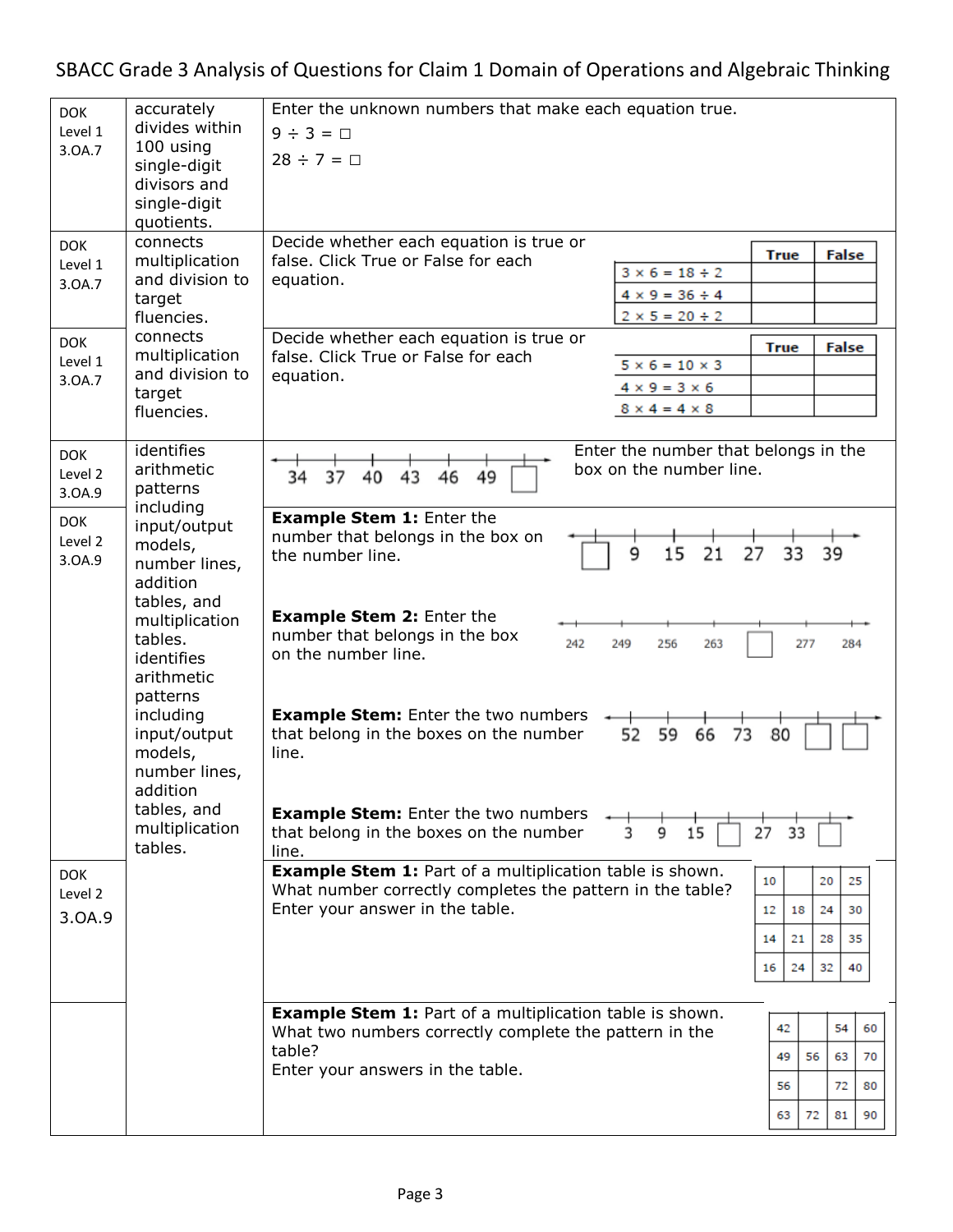## SBACC Grade 3 Analysis of Questions for Claim 1 Domain of Operations and Algebraic Thinking

| <b>DOK</b><br>Level 2<br>3.0A.9 |                                                                                                                   | <b>Example Stem:</b> An input/output<br>machine is shown.<br>• The same rule is used for each number<br>In.<br>that is put in the machine.<br>• Three numbers that came out of the<br>machine are shown.<br>Out<br>$\setminus$ Out<br>'Out'<br>Out <sup>1</sup><br>15<br>17<br>10<br>What number comes out of the machine<br>when 15 is put in?                                         |  |
|---------------------------------|-------------------------------------------------------------------------------------------------------------------|-----------------------------------------------------------------------------------------------------------------------------------------------------------------------------------------------------------------------------------------------------------------------------------------------------------------------------------------------------------------------------------------|--|
| <b>DOK</b><br>Level 1<br>3.0A.8 | solves one-<br>step, real-<br>world<br>contextual<br>problems using<br>addition and<br>subtraction<br>within 1000 | <b>Example Stem:</b> There are 392 students in Hall Elementary School and 503<br>students in Jackson Elementary School.<br>Enter the total number of students in both schools.<br><b>Example Stem:</b> There are 425 boys and 510 girls in Franklin Elementary<br>School.<br>How many more girls than boys are in Franklin Elementary School?<br>Enter your answer in the response box. |  |

**Claim 2:** (Primary emphasis on operations of numbers and measurement and data.)

Sabina has a jar full of dimes. A pack of cards costs 76 cents. How many dimes would she need to buy the cards if she uses no other coins?

Enter your answer in the response box.

Steven is baking cupcakes. A cupcake pan has 3 rows with a place to put 4 cupcakes in each row He filled two pans completely and part of another pan.



How many cupcakes could Steven have made? Enter your answer in the response box.

Vera is making 6 picture frames. Each picture frame requires 8 craft sticks. Craft sticks are sold in packs of 10.

What is the fewest number of packs of craft sticks Vera can buy to get the total she needs?

Enter your answer in the response box.

Billy has 9 full cans of juice. He has 9 x 8 ounces of juice all together. What could the 8 mean?

- A. There are 8 ounces of juice in one full can.
- B. There are 8 people who want juice.
- C. He already drank 8 cans of juice.
- D. He spilled 8 ounces of juice.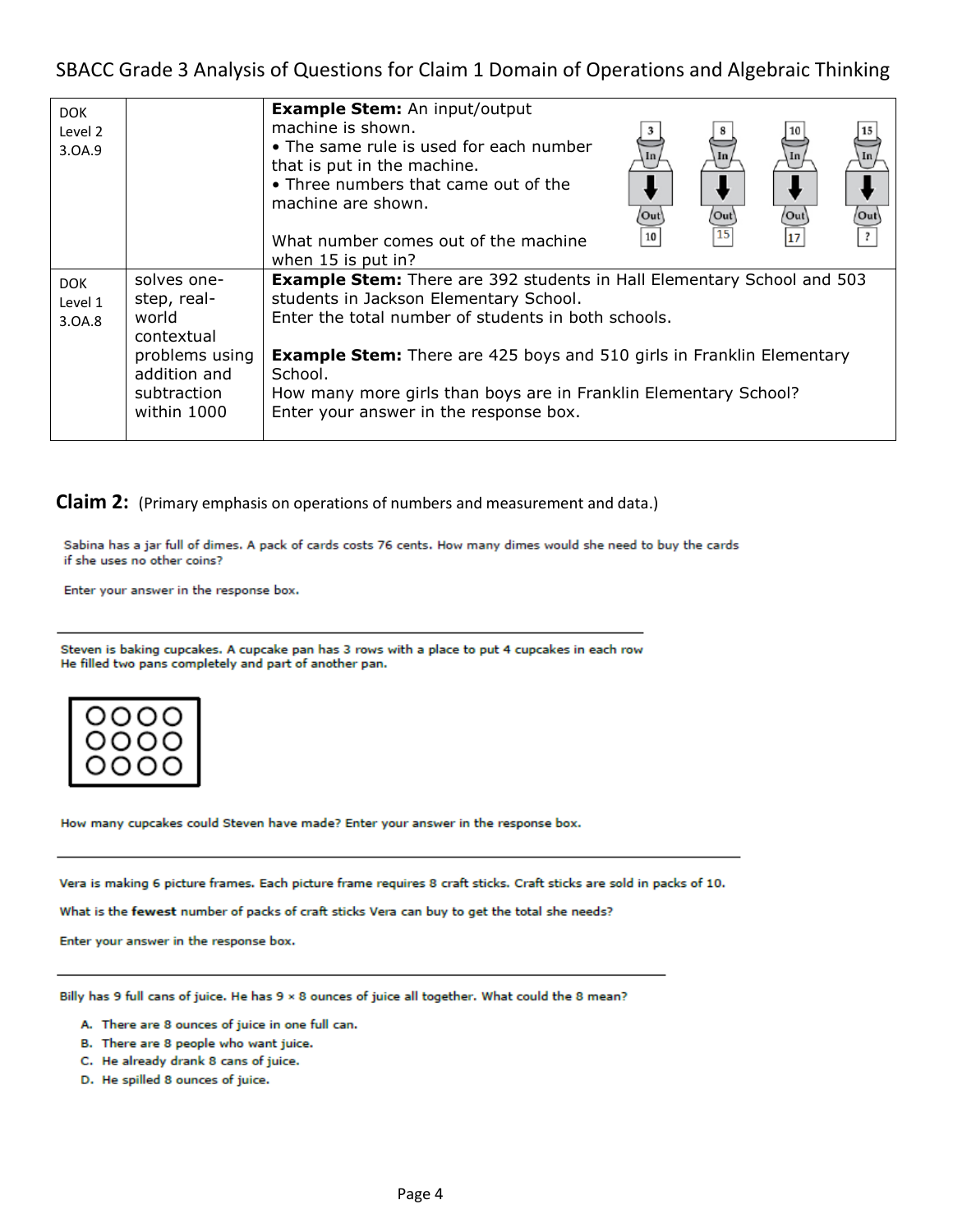## SBACC Grade 3 Analysis of Questions for Claim 2-4 Domain of Operations and Algebraic Thinking

**Claim 3:** (Primary emphasis on operations of numbers, fractions, and measurement and data.)

Marquis said, "The more numbers you multiply, the greater the product." Then he wrote:

 $2 \times 8 = 16$  $2 \times 5 \times 5 = 50$  $2 \times 3 \times 5 \times 2 = 60$ 

 $60 > 50 > 16$ 

Give an example of a product of two numbers that is greater than  $2 \times 5 \times 5$ .

 $[ ] x [ ] > (2 \times 5 \times 5)$ 

Enter the numbers in the two response boxes.

| Bev said, "I can find $5 \times 6$ by adding $5 \times 4$ and $5 \times 2$ ." | Mel wrote this equation: $4 \times 7 = 4 \times 3 + 4 \times 4$      |  |  |
|-------------------------------------------------------------------------------|----------------------------------------------------------------------|--|--|
| She wrote this equation and drew this picture to                              | Is this equation true? Click on Yes or No.                           |  |  |
| show her thinking.                                                            | No<br>Yes                                                            |  |  |
| $5 \times 6 = 5 \times 4 + 5 \times 2$                                        | Click on the squares to draw a picture that<br>supports your answer. |  |  |

A bird ate 400 grams of food in 3 days. The bird ate 120 grams of food on Day 1, 150 grams of food on Day 2, and g grams of food on Day 3.

| Da | <b>Grams of Food</b> |
|----|----------------------|
|    |                      |
|    |                      |
|    |                      |

How many grams of food did the bird eat on Day 3? Enter your answer in the first response box.

In the second response box, enter an equation that you could solve to find the amount of food the bird ate on Day 3.

A 20 meter rope is cut into 4 pieces. Jenny says you can find the length of each piece by finding 20 ÷ 4.

What statement best describes Jenny's claim?

- A. Jenny's claim is false. She should add 4 and 20 instead.
- B. Jenny's claim is false. She should multiply 4 and 20 instead.
- C. Jenny's claim is true if you assume that each piece is 4 meters long.
- D. Jenny's claim is true if you assume that the pieces are all equal in length.

Select all the ways can you divide 15 children into equal groups with none left over.

A. 2 groups

- B. 3 groups
- C. 4 groups
- D. 5 groups